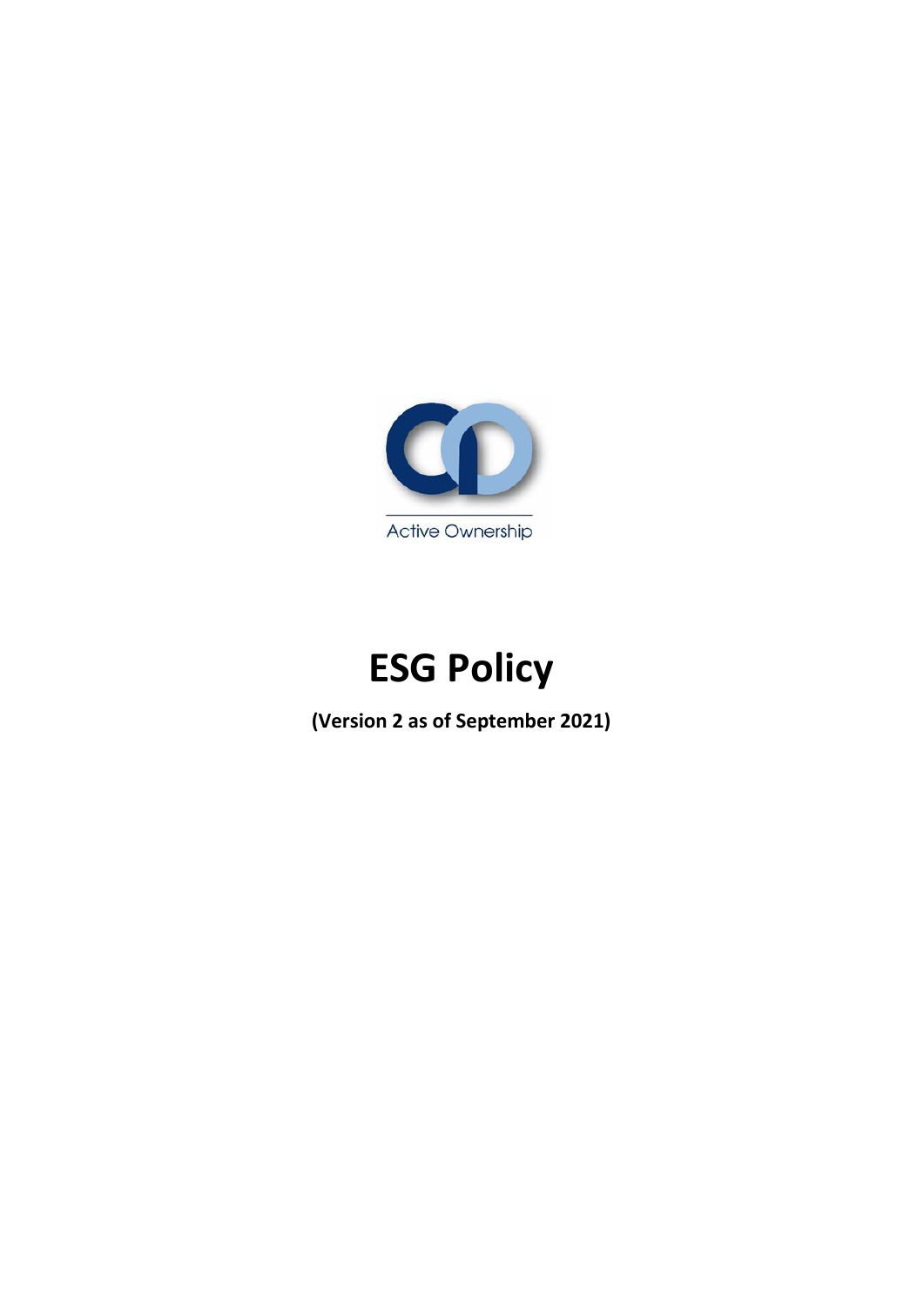### **Document history**

| <b>Version</b> | <b>Date</b> | <b>Description</b>                                | <b>Author</b> | <b>Next Regular Review</b> |
|----------------|-------------|---------------------------------------------------|---------------|----------------------------|
| 1              | 01/03/2020  | Initial version                                   | DM/JK         | <b>March 2022</b>          |
| $\mathbf{2}$   | 01/09/2021  | <b>Updated version</b><br>4.2 Exclusion<br>policy | DM/JK         | September 2022             |
|                |             |                                                   |               |                            |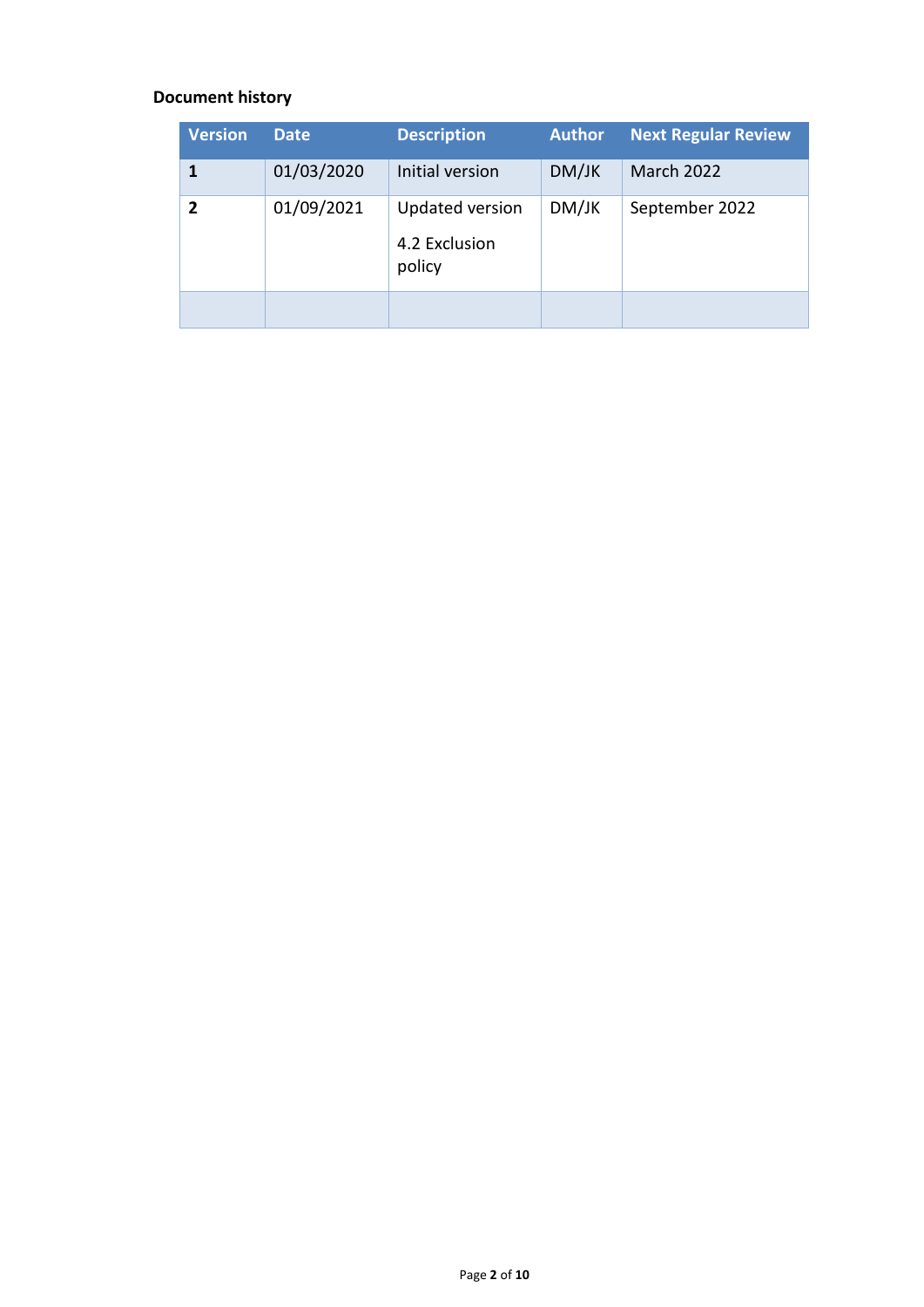#### **Table of Contents**

| 5 |  |  |
|---|--|--|
|   |  |  |
|   |  |  |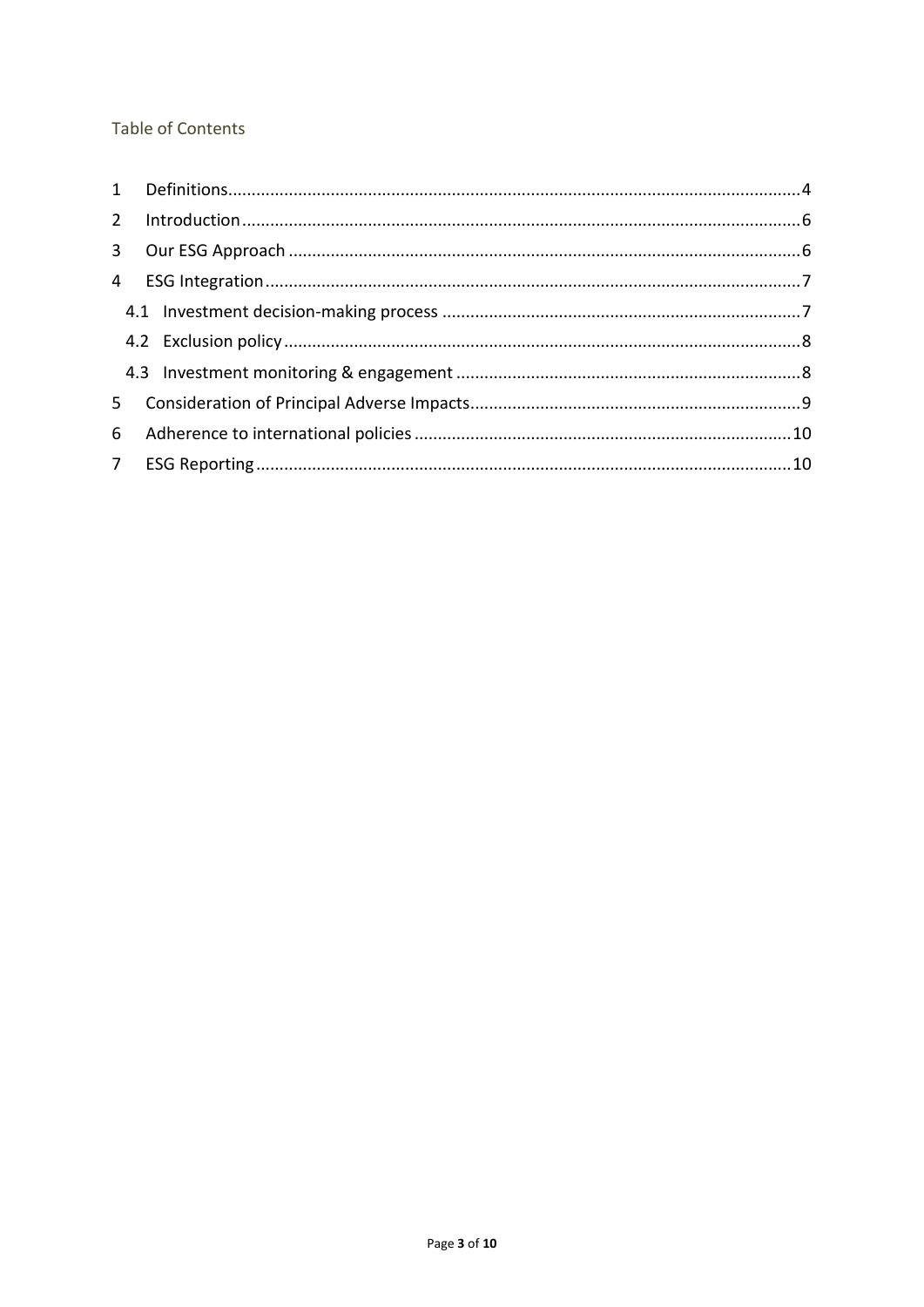## <span id="page-3-0"></span>**1 Definitions**

| <b>Abbreviation</b>                | <b>Definition</b>                                                                                                                                                                                                                                                                                                                                                                                  |  |
|------------------------------------|----------------------------------------------------------------------------------------------------------------------------------------------------------------------------------------------------------------------------------------------------------------------------------------------------------------------------------------------------------------------------------------------------|--|
| AIF                                | Alternative Investment Fund(s) or sub-fund(s) thereof managed<br>by AOCorp                                                                                                                                                                                                                                                                                                                         |  |
| <b>AIFM</b>                        | Alternative Investment Fund Manager, as defined in the AIFM<br>Law                                                                                                                                                                                                                                                                                                                                 |  |
| <b>AIFM Law</b>                    | Luxembourg Law of 12 July 2013 on alternative investment<br>fund managers, as amended                                                                                                                                                                                                                                                                                                              |  |
| <b>AIFM Regulation</b>             | Commission Delegated Regulation (EU) n°231/2013 of 19<br>December 2012 and/or all other applicable laws, regulations,<br>circulars and other binding rules and guidelines.                                                                                                                                                                                                                         |  |
| <b>AOC</b>                         | <b>Active Ownership Group</b>                                                                                                                                                                                                                                                                                                                                                                      |  |
| <b>AOCorp</b>                      | Active Ownership Corporation S.à r.l.                                                                                                                                                                                                                                                                                                                                                              |  |
| <b>AOF or Fund</b>                 | Active Ownership Fund SICAV-FIS SCS                                                                                                                                                                                                                                                                                                                                                                |  |
| Board of Managers or<br><b>BoM</b> | The Board of Managers of AOCorp                                                                                                                                                                                                                                                                                                                                                                    |  |
| Company                            | Active Ownership Corporation S.à r.l., a limited liability<br>company (société à responsabilité limitée) organised under the<br>laws of the Grand Duchy of Luxembourg, having its registered<br>office at 17, rue de Flaxweiler, L-6776 Grevenmacher,<br>Luxembourg, and registered with the Luxembourg Register of<br>Companies (Registre de Commerce et des Sociétés) under<br>number B 237.258. |  |
| Conducting Officer or CO           | A Conducting Officer of the AIFM                                                                                                                                                                                                                                                                                                                                                                   |  |
| <b>CSSF</b>                        | The Luxembourg regulator of the financial sector (Commission<br>de Surveillance du Secteur Financier)                                                                                                                                                                                                                                                                                              |  |
| CSSF 18/698                        | Circular<br>18/698 regarding the<br>authorisation<br><b>CSSF</b><br>and<br>organisation of investment fund managers                                                                                                                                                                                                                                                                                |  |
| ESG                                | Environmental, Social, Governance                                                                                                                                                                                                                                                                                                                                                                  |  |
| Manager                            | Member of the Board of Managers                                                                                                                                                                                                                                                                                                                                                                    |  |
| Policy                             | Sustainability (ESG) Policy                                                                                                                                                                                                                                                                                                                                                                        |  |
| PAI                                | Principal Adverse Impacts; Impacts of investment decisions that<br>result in negative effects on sustainability factors                                                                                                                                                                                                                                                                            |  |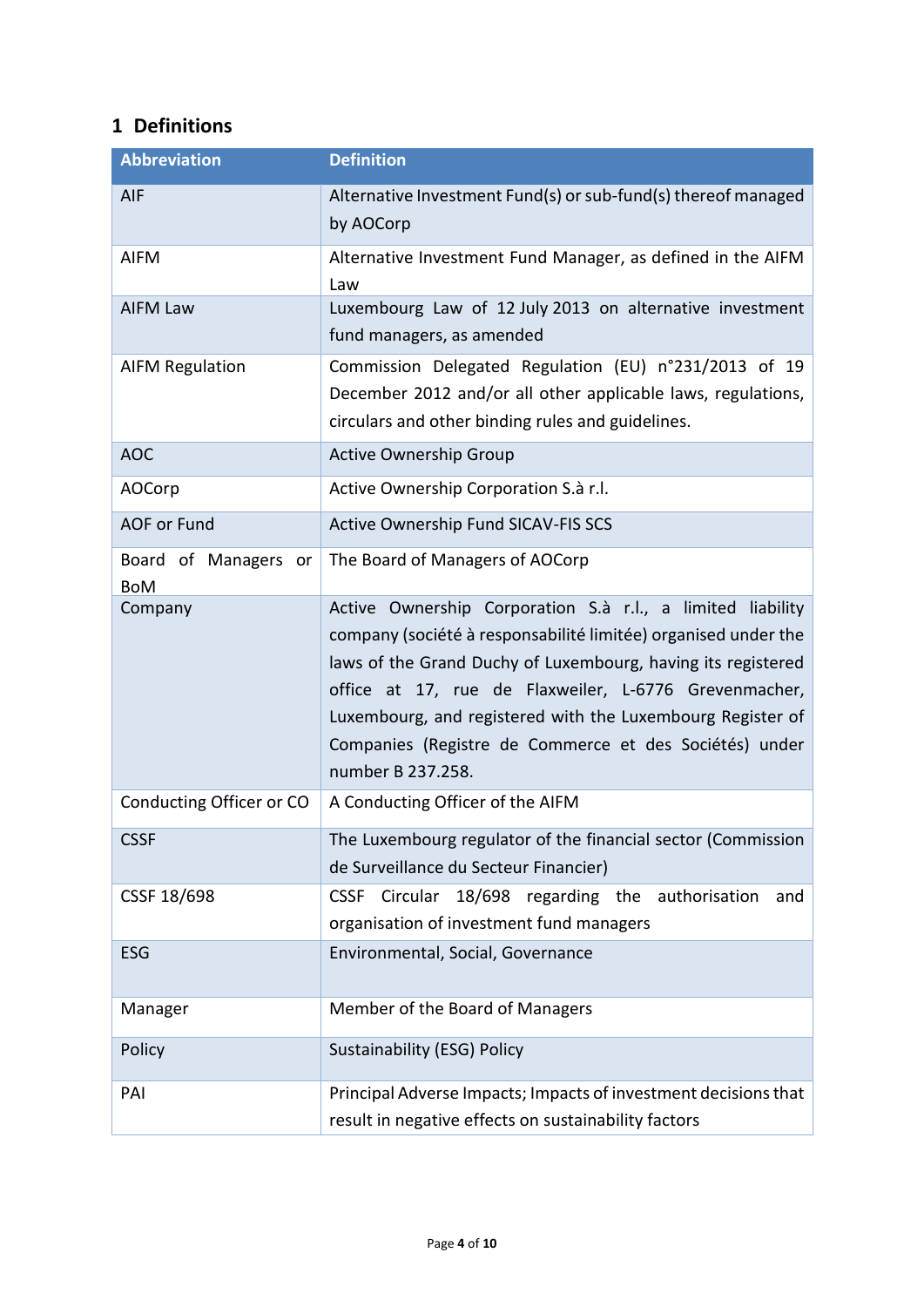| <b>Abbreviation</b>           | <b>Definition</b>                                                                                                                    |
|-------------------------------|--------------------------------------------------------------------------------------------------------------------------------------|
| <b>RTS</b>                    | <b>Regulatory Technical Standard</b>                                                                                                 |
| <b>SFDR</b>                   | Regulation (EU) 2019/2088 on sustainability-related disclosures<br>in the financial services sector                                  |
| <b>Sustainability factors</b> | Environmental, social and employee matters, respect for<br>human rights, anti-corruption and anti-bribery matters                    |
| Sustainability risk           | Environmental, social or governance event or condition that, if<br>it occurs, could cause an actual or a potential material negative |
| (UN)PRI                       | (United Nations) Principles of Responsible Investment                                                                                |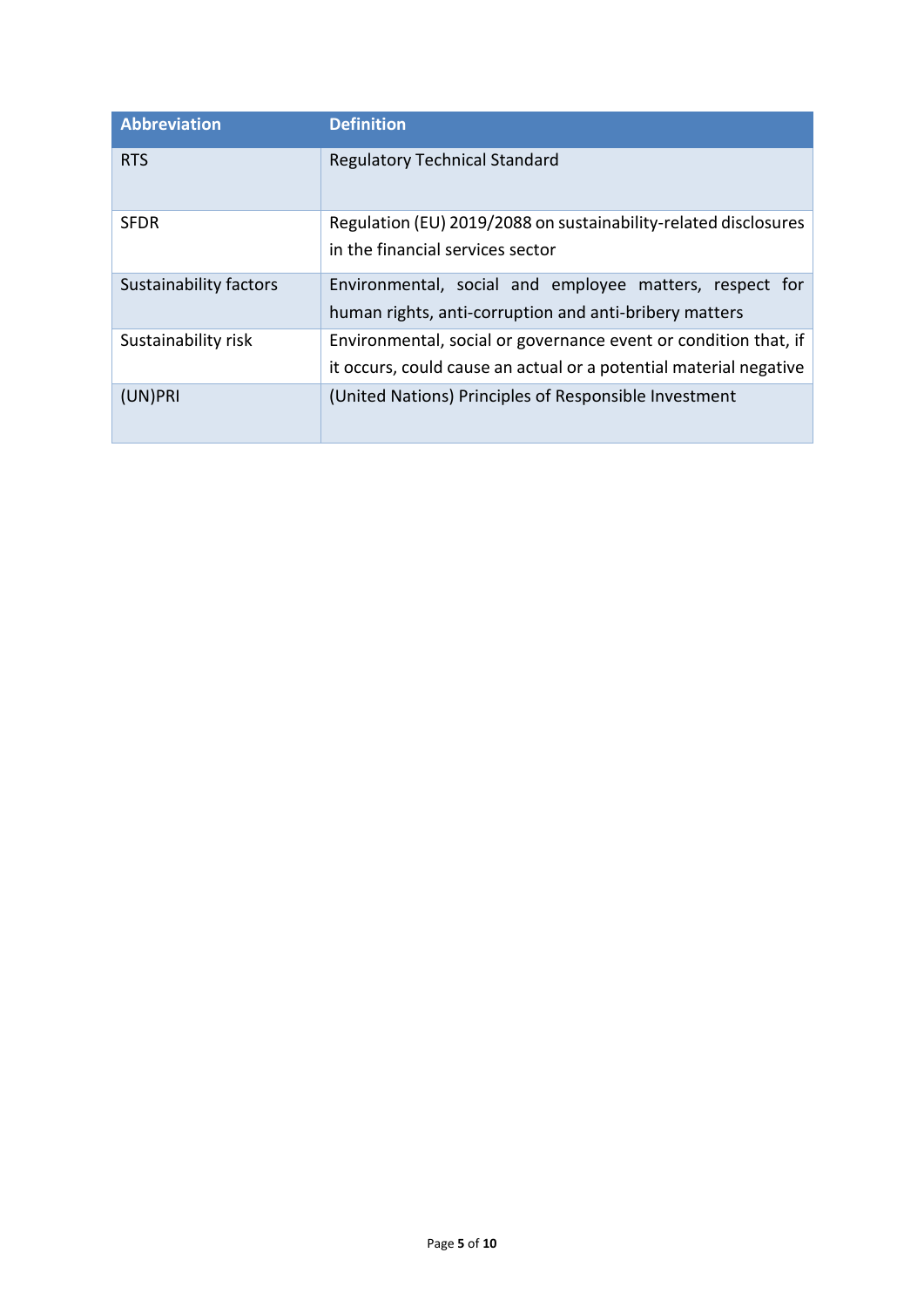## <span id="page-5-0"></span>**2 Introduction**

Active Ownership Corporation S.à r.l. ("**AOCorp**") is an alternative investment fund manager ("**AIFM**") authorised by the *Commission de Surveillance du Secteur Financier* ("**CSSF**") in Luxembourg under Chapter 2 of the law of 12 July 2013 on alternative investment fund managers ("**AIFM Law**"), the Delegated Regulation 231/2013 and all other relevant and applicable Laws, Regulations and CSSF Circulars in their currently valid version.

AOCorp has its registered seat at 17, rue de Flaxweiler, L-6776 Grevenmacher and is governed by the Board of Managers ("**BoM**"). It is registered with the Luxembourg Register of Companies ("**R.C.S.**") under number B 237.258.

AOCorp obtained its AIFM license on 13 August 2019, and is registered with CSSF register number A00002485.

AOCorp inter alia is appointed as AIFM of Active Ownership Fund SCS, SICAV-FIS (R.C.S. register number: B 200.454, CSSF register number: O00008641) ("**AOF**") and Active Ownership Lux Feeder Fund SCS, an unregulated AIF (R.C.S. register number: B 242.471, CSSF register number: V4009) ("**LuxFeeder**").

Pursuant to the AIFM Regulation and the relevant European regulations, an AIFM must have a strong internal governance framework that ensures the sound and prudent management of its activities and inherent risks. This means in particular that the internal governance must ensure sound and prudent management of the AIFM's activities including their inherent risks. In order to achieve this objective an AIFM must set up an internal governance system that complies with the "three-lines-of-defense-model" concept.

In order to fulfil the above mentioned requirements AOCorp has established and implemented this ESG (Sustainability) Policy setting out the legal and regulatory requirements, as well as the related actions, which the AIFM complies with in order to meet its obligations in the area of Sustainability and SFDR requirements ("**Policy**").

The Policy will be reviewed on a regular basis, at least once a year or event driven.

## <span id="page-5-1"></span>**3 Our ESG Approach**

At AOC we believe that all stakeholders stand to gain from a responsible investment approach. Risks related to environmental, social and governance matters are likely to have an increasingly material effect on company and fund profitability as regulations and sentiment continue to shift towards a more sustainable investing landscape.

We belive that that we have a responsibility which extends beyond traditional financial and business analysis and performance to adequately assess risk and return. As an active and engaged investor with a long-term investment horizon we consider it our duty to ensure that our portfolio companies grow and improve sustainably for the benefit of all stakeholders. We also believe that we should act as responsible fiduciaries of our investors' capital and avoid any reputational risk for our clients. Lastly, at the core of our investment philosophy we believe that financial rewards should be aligned with long-term financial performance without compromising sustainability factors.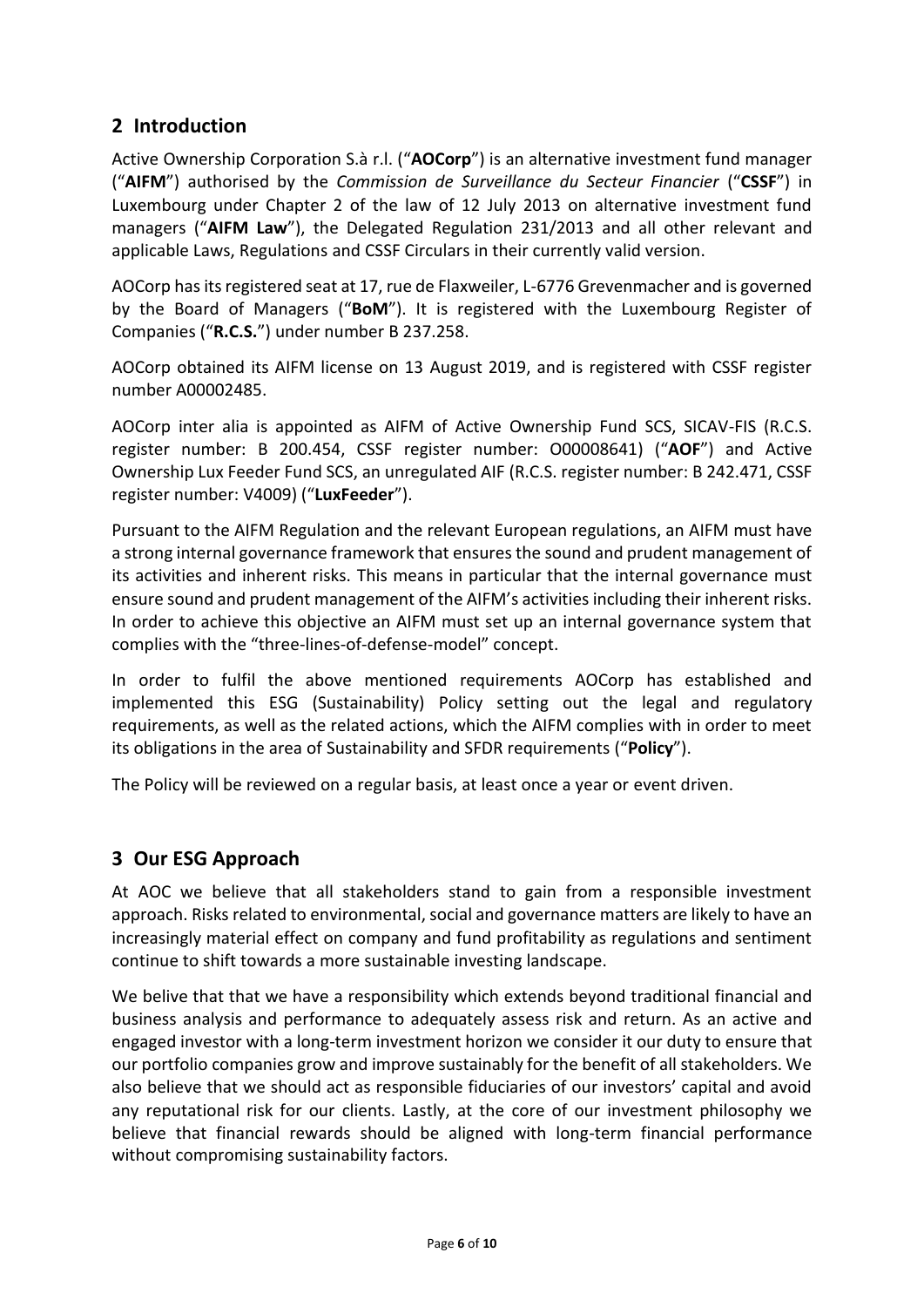Improving corporate governance is at the core of our investment approach and has been part of our strategy since inception. Starting in 2019 we extended our approach to include enviromental and social aspects. The degree of implementing long-term targets to achive ESG goals in our portfolio companies may vary considerably across our portfolio companies depending on the business models and activities.

## <span id="page-6-0"></span>**4 ESG Integration**

#### <span id="page-6-1"></span>**4.1 Investment decision-making process**

At AOC we are looking for fundamentally good, but undervalued businesses that we understand and where we can help to unlock value potential with our extensive industrial and financial expertise. Investment opportunities are analysed through an in-depth company due diligence process. This granular and meticulous work allows us to gain a deep understanding of the companies we invest in. Whilst considering a sound traditional fundamental financial analysis being a major part of our due diligence process, we also consider the incorporation of sustainability factors and the evaluation of related risks an increasingly important dimension.

As such, during our company due diligence procedures and prior to taking an investment decision we analyse and assess sustainability risks and how they could affect the future value of an investment and the investment return, respectively. We analyse financial and other documentation provided by a company as well as third parties, e.g. our Brokers, and may also take into account ESG scores applied to a company by public data provider (e.g. Bloomberg), if available. Our due diligence procedures generally also include visits of potential portfolio companies, in many cases their competitors, suppliers and customers, as well as interviews with current and prior managers.

| Key Environmental factors: | Energy              |  |
|----------------------------|---------------------|--|
|                            | Water               |  |
|                            | Waste & Pollution   |  |
|                            | Resource Management |  |
| Key Social factors:        | Human Ressources    |  |
|                            | Health & Safety     |  |
|                            | Clients             |  |
|                            | Production          |  |
| Key Governance factors:    | Board & Management  |  |
|                            | Ownership           |  |
|                            | Remuneration        |  |
|                            | Accounting          |  |

The following key sustainability factors and related risks, which may evolve over time, are analysed and evaluated for each potential portfolio company:

Where applicable, additional factors are considered on an individual basis depending on a company's business activities. The sustainability factors and related risks are accounted for mainly qualitatively. Their evaluation may not have equal relevance and may be apportioned a different weight and rating depending on the economic activity, size and geography of a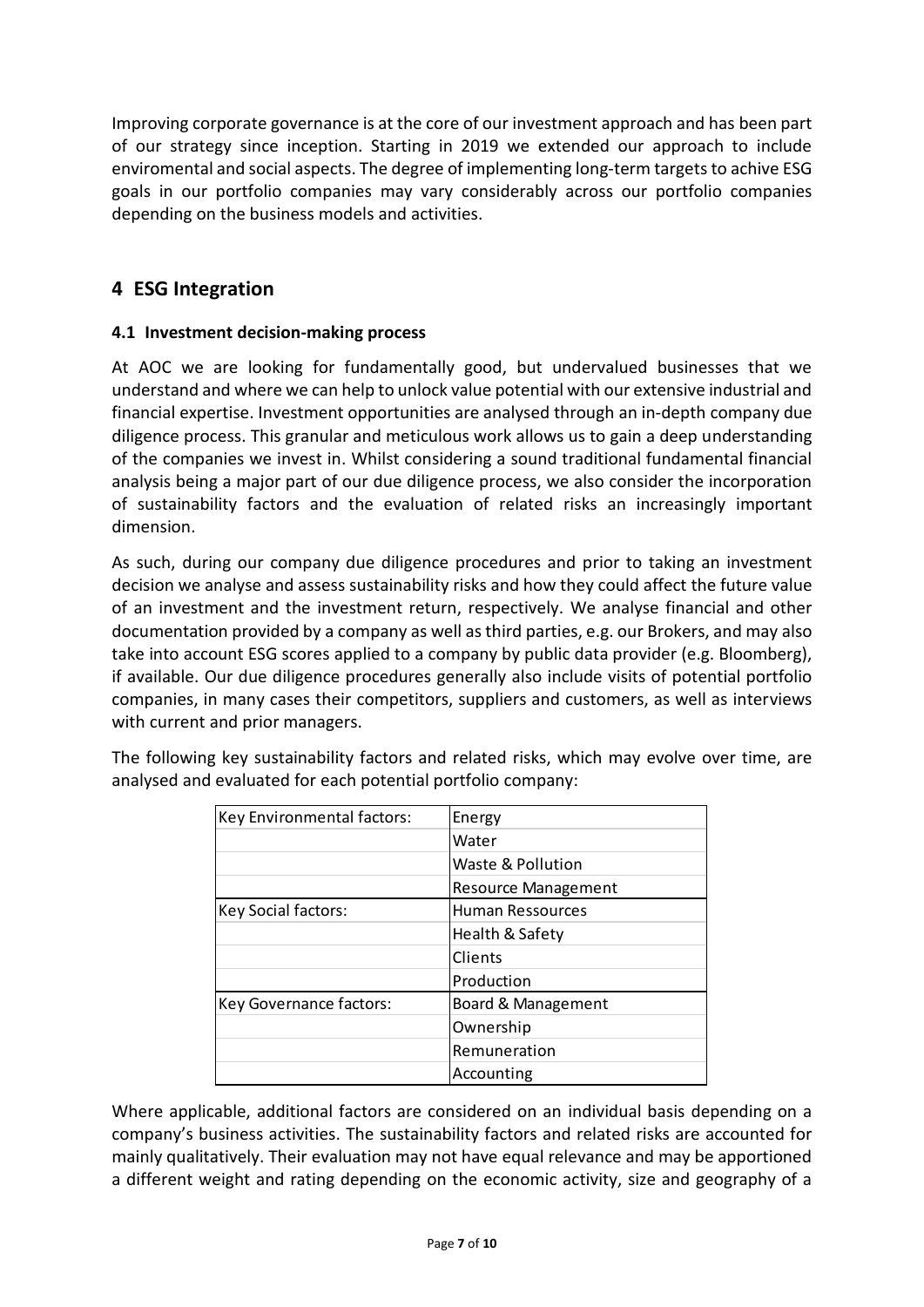company. Some might even not be applicable. Where we usually do not invest in companies facing severe ESG controversies, also reflecting a potentially higher risk, we may consider companies with minor ESG issues and where we believe we can make a positive impact during our active engagement, esp. with regard to improving corporate governance.

The result of the sustainability risk analysis, outlining the identified material sustainability risks, if any, is recorded in a standardised matrix within the final company due diligence documentation that serves as basis for a final investment decision to be taken unanimously by the Investment Committee.

Summarizing, sustainability risks are integrated into the investment decision making and risk monitoring to the extent that they represent a potential or actual material risks and/or opportunities to maximizing the long-term risk-adjusted returns, and to the extent that they represent potential or actual material risks to the investments.

#### <span id="page-7-0"></span>**4.2 Exclusion policy**

Based on our ethical and moral beliefs we have a clearly defined exclusion policy at AOC which prevents us from investing in certain (potential) portfolio companies.

We shall not invest in companies

- which are linked to the production and/or supply and distribution of controversial weapons (i.e. cluster munitions, landmines, anti-personal mines, biochemical or nuclear weapons);
- which are systematically associated with terrorism;
- which are linked to the production and/or supply and distribution of drugs of any kind (incl. THC-based cannabis products);
- which offer classic gambling:
- which have been convicted having caused severe environmental damage (e.g. caused by toxic emissions and waste, water stress, operational waste, poor regard for biodiversity and land use, etc.)
- which are involved in thermal coal production or exploitation;
- that are or have been convicted, involved or accused of corruption, fraud and bribery, money laundering, tax, accounting or reporting irregularities, or significant regulatory violations involving any of the foregoing;
- that do not respect human rights and/or directly or through their supply chain, use child labour, forced labour or poor labour management relations;

A statement of compliance with the exclusion policy is part of the final company due diligence documentation.

#### <span id="page-7-1"></span>**4.3 Investment monitoring and engagement**

We constantly engage with our portfolio companies and consistently monitor our engagement results.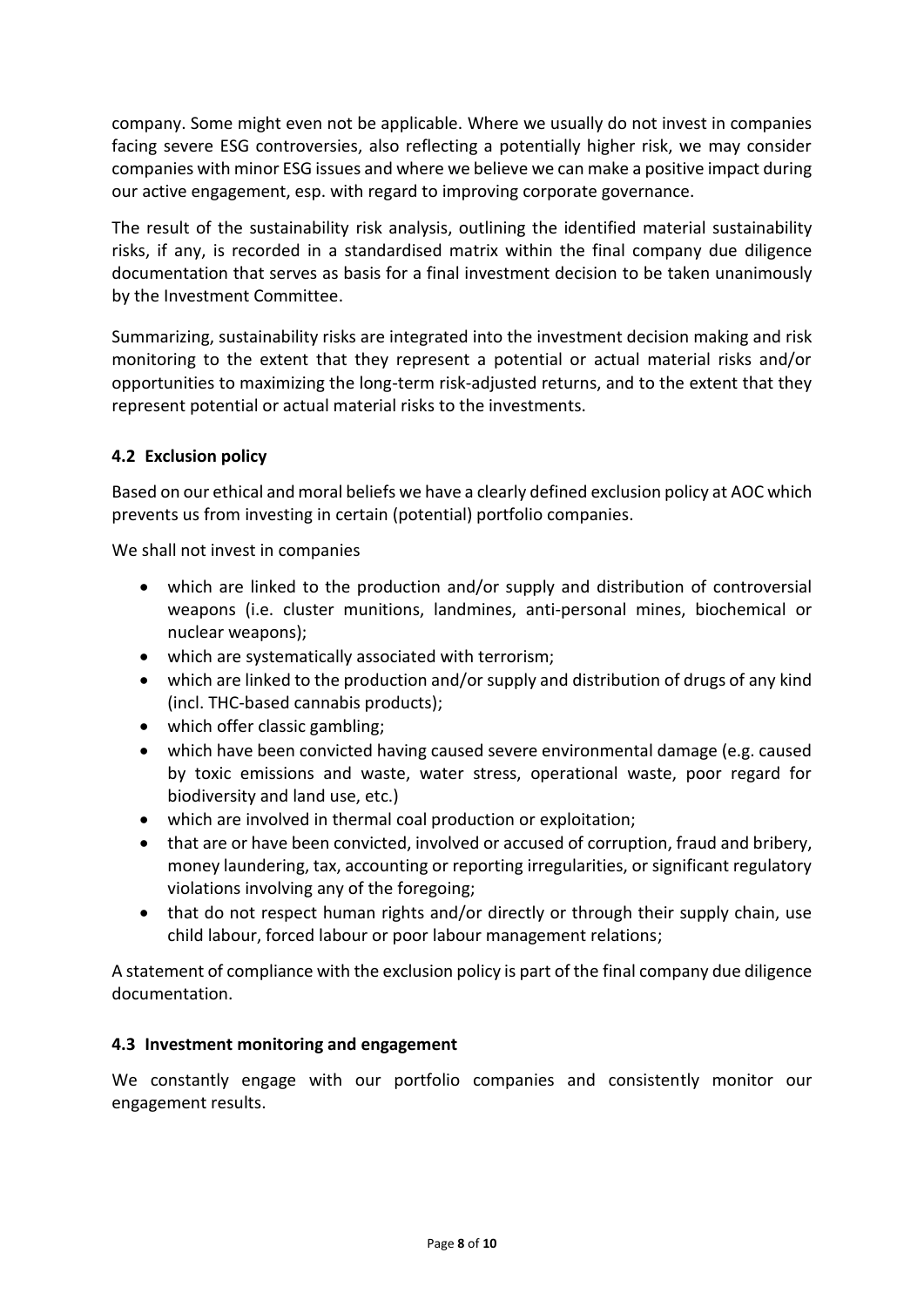Sustainability factors and identified material sustainability risks are regularly evaluated and their assessment updated, if required. Adherence to our exclusion policy is constantly monitored.

In order to ensure a high quality ESG assessment of material sustainability risks we only apply such regular evaluation and monitoring to the core positions<sup>1</sup> in an AIFs portfolio, with such core positions representing in total at least 85% of the NAV of the respective AIF.

We will start to request relevant and, where available, standardised sustainability data (e.g. carbon footprint) from our core portfolio companies. These data are nevertheless currently considered difficult to be provided by the small- and mid-cap companies we invest in.

Our active investment approach and our board engagements enable us to engage sustainability topics with company boards and management in a direct way not available to passive or minority investors. In our view an exclusion criteria based sustainability approach only creates marginal incentives for low ESG-scoring companies to improve. As significant shareholders and often members of the board of our portfolio companies we always endeavour to integrate ESG topics into the work of the board and by extension, company management. To the extent appropriate, we attempt to implement ESG-related compensation targets for the management of our portfolio companies.

Further part of the proper management of our AIFs is the exercise of shareholders' rights. Inter alia by exercising voting rights, we can influence the development of our portfolio companies and positively steer their increase in value sustainably.

We also refer to our Engagement Policy that shall be considered an integral part of this Policy.

## <span id="page-8-0"></span>**5 Consideration of Principal Adverse Impacts**

1

We currently do not consider the adverse impacts of our investment decisions on sustainability factors as there is no sufficient amount of data available from our (potential) portfolio companies to satisfactory quality and to allow us to adequately assess the potential adverse impact of our investment decisions on sustainability factors.

As outlined before we usually do not invest in companies facing severe ESG controversies, also reflecting a potentially higher risk. We may consider companies with minor ESG issues and where we believe we can make a positive impact during our active engagement.

We will start to request relevant and, where available, standardised sustainability data (e.g. carbon footprint) from our core portfolio companies. These data are nevertheless currently considered difficult to be provided by the small- and mid-cap companies we invest in.

Once relevant data is available we will re-evaluate the possibility to consider PAI and to report along the stardardised criteria and format as outlined in the SFDR Level 2 documentation (RTS).

<sup>&</sup>lt;sup>1</sup> Core position being defined as a material position representing at least 3% of the NAV in line with materiality defined in the Risk Profile of the AIF.